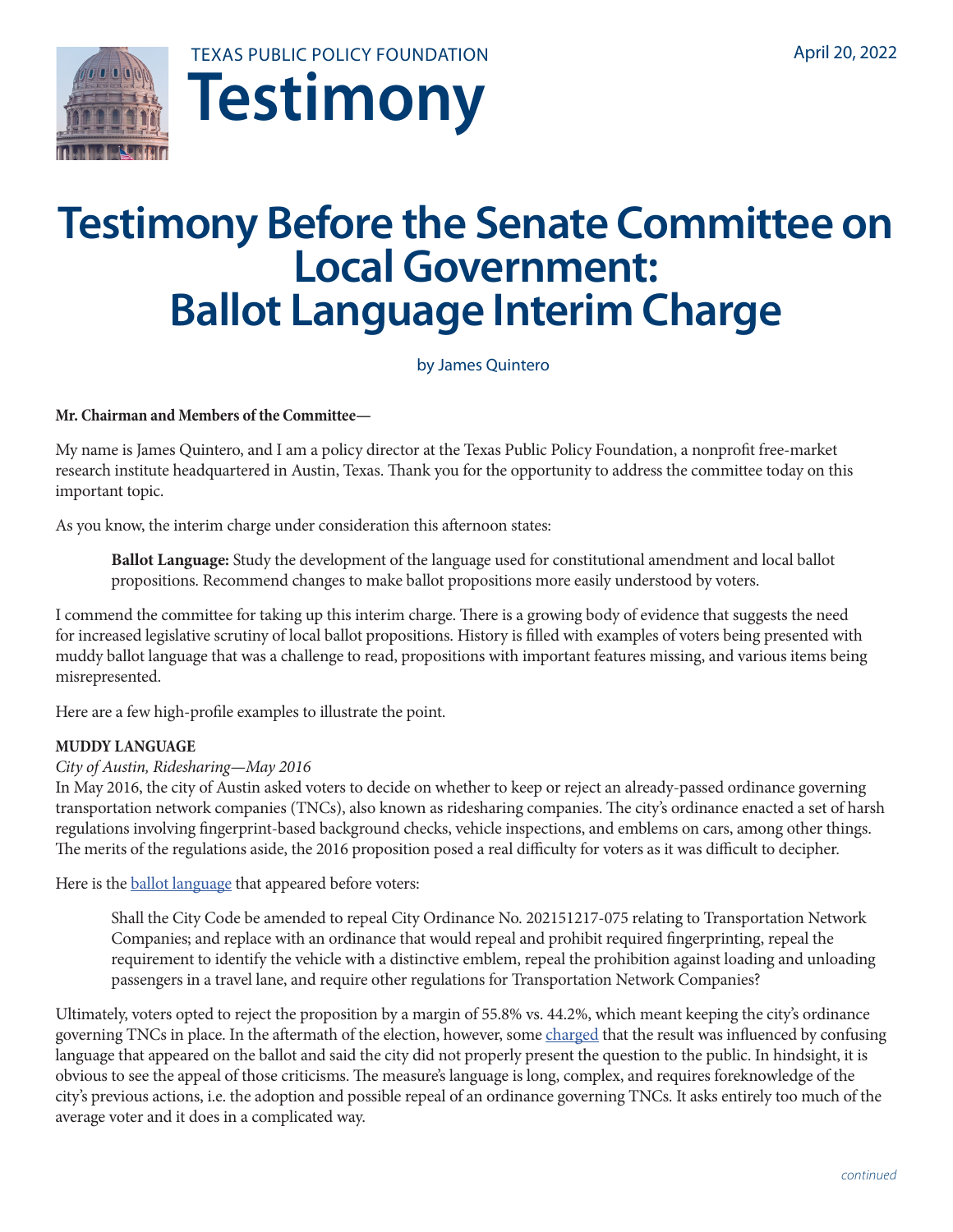## *City of Houston, Term Limits—November 2015*

In 2015, Houston voters were asked to decide on Proposition 2, ["a ballot measure that changed Houston's charter to limit](https://www.chron.com/politics/houston/article/Appeals-court-preserves-extended-term-limits-for-14047968.php)  [elected officials to two four-year terms instead of the previous cap of three two-year terms."](https://www.chron.com/politics/houston/article/Appeals-court-preserves-extended-term-limits-for-14047968.php) The [proposition language](https://casetext.com/case/bryant-v-parker-4) read:

(Relating to Term Limits for City Elective Office) Shall the City Charter of the City of Houston be amended to reduce the number of terms of elective offices to no more than two terms in the same office and limit the length for all terms of elective office to four years, beginning January 2016, and provide for transition?

There are several challenges with this language. First, a voter is likely to read the proposition and discern that it "limit(ed)" one's time office when in fact it lengthened it.

Second, the language was constructed in a deceptive manner. Even Mayor Annise Parker acknowledged that the language was confusing, [stating:](https://www.houstonpublicmedia.org/articles/news/2015/11/06/125962/did-voters-know-they-were-approving-extended-term-limits-in-houston/) "I don't know that they realized that they were giving council members more time in office."

Finally, the ballot language omitted an important aspect—that its approval would increase the total amount of time certain municipal officers could serve, extending it from six years to eight years or more, depending on circumstances.

In 2019, the First Court of Appeals ruled that the proposition's language "substantially submitted the measure with such [definiteness and certainty that voters were not misled.](https://www.chron.com/politics/houston/article/Appeals-court-preserves-extended-term-limits-for-14047968.php)" However, the plaintiffs, at the time, signaled their intent to take the case to the Texas Supreme Court for further adjudication.

#### **MISSING FEATURES**

#### *City of Houston, Drainage Fee—November 2010*

In 2010, the city of Houston infamously propositioned voters with a charter amendment question on the establishment of a new drainage fee, or as it came to be known a "rain tax," that [read](https://casetext.com/case/dacus-v-parker) as follows:

Relating to the Creation of a Dedicated Funding Source to Enhance, Improve and Renew Drainage Systems and Streets. Shall the City Charter of the City of Houston be amended to provide for the enhancement, improvement and ongoing renewal of Houston's drainage and streets by creating a Dedicated Pay-As-You-Go Fund for Drainage and Streets?

The proposition narrowly passed (174,080 in support, 166,867 opposed). However, concerns were raised with the measure's language as it seemed to exclude its chief feature—the imposition of a widespread drainage fee. Thus, it was alleged to be misleading to voters.

In response to its passage, a group of voters filed a lawsuit, challenging the validity of the proposition. The suit went all the way to the Texas Supreme Court where it was decided that Houston's ballot language did not meet the common law standard of preserving ballot integrity. The Court found that measures must be submitted with such definiteness and certainty that voters are not misled. The ballot does not need to reproduce the amendment or mention every detail but must substantially identify the amendment's purpose, character, and chief features.

In its opinion, the Court's decision stated: "The city did not adequately describe the chief features—the character and [purpose—of the charter amendment on the ballot. By omitting the drainage charges, it failed to substantially submit the](https://law.justia.com/cases/texas/supreme-court/2015/13-0047.html)  [measure with such definiteness and certainty that voters would not be misled."](https://law.justia.com/cases/texas/supreme-court/2015/13-0047.html)

#### **MISREPRESENTATION**

#### *City of Austin, Proposition K—November 2018*

In 2018, the city of Austin held an election on a citizen-led initiative known as Proposition K, which would have required a third-party independent audit of the city's budget and operations. The adopted [language](https://www.texaspolicy.com/wp-content/uploads/2018/11/Ed-English_TPPF-Amicus-Brief.pdf) for the measure read:

Without using the existing internal City Auditor or existing independent external auditor, shall the City Code be amended to require an efficiency audit of the City's operational and fiscal performance performed by a third-party audit consultant, at an estimated cost of \$1-\$5 million?

As you may be able to tell from the language above, the city did not faithfully represent the measure to the public, but instead it adopted language that presented the efficiency audit in a bad light, suggesting it would be a costly undertaking that duplicated existing processes. This language obscured the efficiency audit's chief features, purpose, and character, and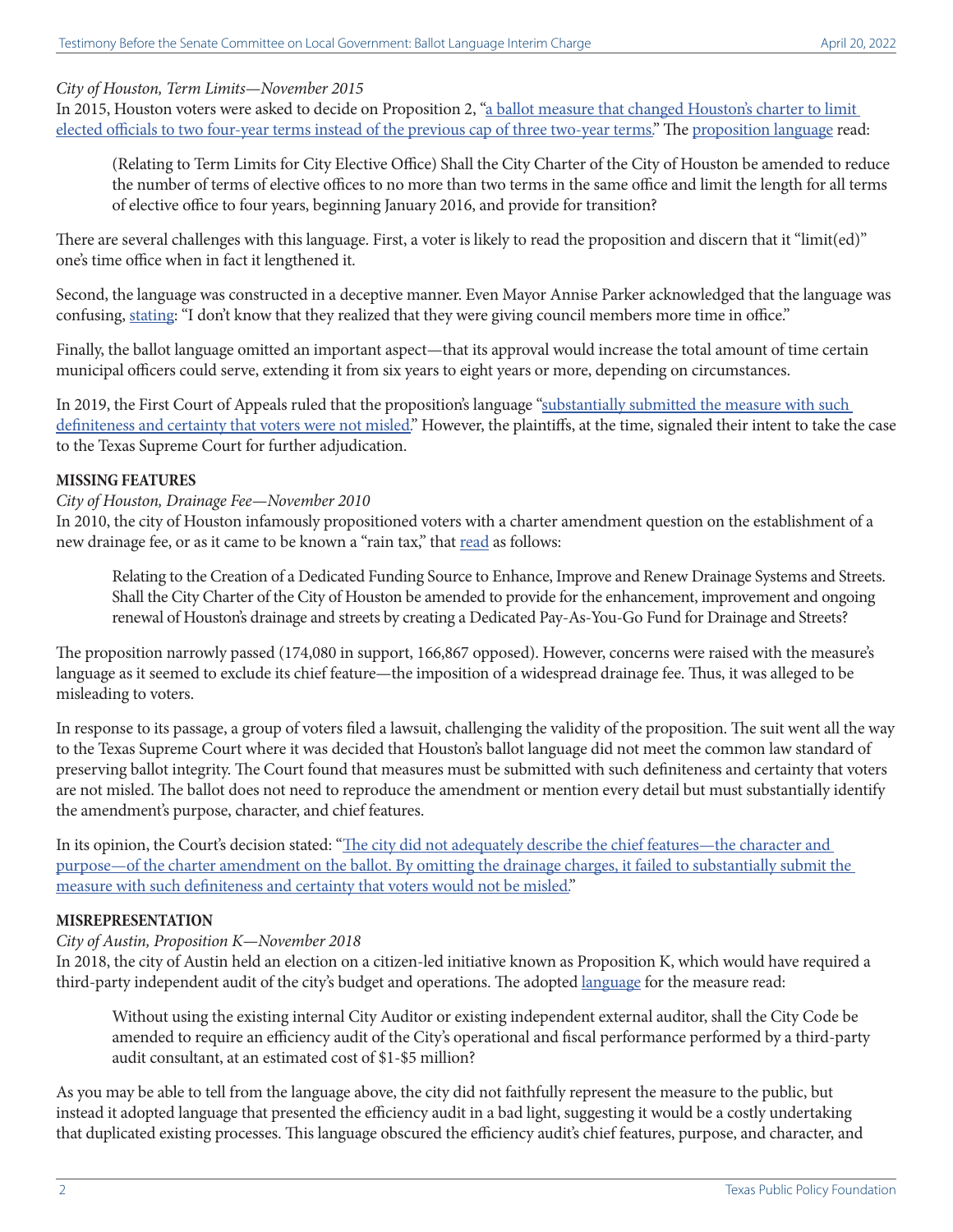arguably, negatively influenced the direction of the vote.

As a result, the measure [failed to pass](https://ballotpedia.org/Austin,_Texas,_Proposition_K,_Efficiency_Study_(November_2018)) by a margin of 57.9% opposed vs. 42.1% in favor.

#### *Statewide, Tax Rate Misdirection—Ongoing*

One common and misleading tactic employed to persuade voters to approve local bond propositions is to declare that its approval will not result in the taxing entity raising the tax rate.

The misdirection hinges on the tax rate being held steady (or even reduced slightly) while property values soar. By virtue of the tax rate not being lowered properly to compensate for the rise in values, homeowners and businesses see their tax bills grow from one year to the next. With this added tax money, officials can pay for the new debt service costs and tell taxpayers their tax rate did not increase.

This tactic sees its most frequent use as elections near. One example was recently provided by the *Tyler Morning [Telegraph](https://tylerpaper.com/news/local/required-language-on-ballots-for-tyler-isd-bond-package-could-confuse-voters/article_0e052e4a-a0ea-11ec-a671-df33c319aa9a.html)* that reported on a large, upcoming school bond. "The Tyler ISD bond package on the May ballot totals \$89 million…After approving the bond package to be placed on the May ballot, Tyler ISD School Board President Wade Washmon said it will not change the district's tax rate."

Notice the emphasis on keeping the tax rate steady. Doing so, at a time of fast-rising valuations, will cause tax bills to spike, even if it's not explicitly said.

But as effective as this tactic has been in the past, it is getting harder to pull off. That's because the Texas Legislature passed a [law](https://capitol.texas.gov/BillLookup/Text.aspx?LegSess=86R&Bill=HB3) in 2019 that requires ISDs to include the following statement on new bond propositions: "THIS IS A PROPERTY TAX INCREASE." The change is intended to help voters understand that new debt generally brings new taxes, no matter what the spenders claim.

Not everyone is happy that voters have more information at the ballot box though. The article mentioned earlier features a representative with the Texas Association of School Boards, one of the state's largest taxpayer-funded lobby groups, saying: "I've heard from several trustees that they're frustrated because they may be doing a bond this year or something else that won't actually increase their tax rate, but they're required to put a statement on there in all caps—can't even change the font—that says 'this is a property tax increase.'"

That's quite a revealing statement, and it signals the need for further reform.

These are just a few high-profile examples of the challenges that exist within the current system, and why legislation is needed to provide important safeguards and remedies.

## **Recommendations**

*Codify the Texas Supreme Court's decision defining the common law standard for ballot integrity.* In the drainage fee case, the Texas Supreme Court defined the common law standard for ballot integrity, resolving a split among the appellate courts. The decision stated that proposed amendments must be submitted with such definiteness and certainty that voters are not misled. The court said that the ballot proposition did not have to reproduce the amendment or mention every detail of the measure, but that it should substantially identify the amendment's purpose, character, and chief features. It would be ideal for the Legislature to follow up on this decision by codifying it in state law.

*Bring transparency to the voting booth.* Include [a cost element on every bond proposition.](https://www.texaspolicy.com/wp-content/uploads/2020/03/2020-03-PP-TLL-Quintero-Watson-Red-Ink-Rising-in-Lone-Star-State.pdf) That is, voters should know how much a bond's passage will add to the average homeowner's tax bill—and they should have that cost estimate provided in the voting booth.

*Establish a third-party review of ballot language.* Task the Texas Secretary of State or another state entity with the duty to review ballot propositions to determine whether the language is definite and certain so as not to mislead voters and cure defects if and when they are found.

These commonsense reforms will do much to bring uniformity and fairness to local elections and give Texans greater confidence in the overall process—something that is lacking in the current environment.

Thank you for your time. I look forward to your questions.